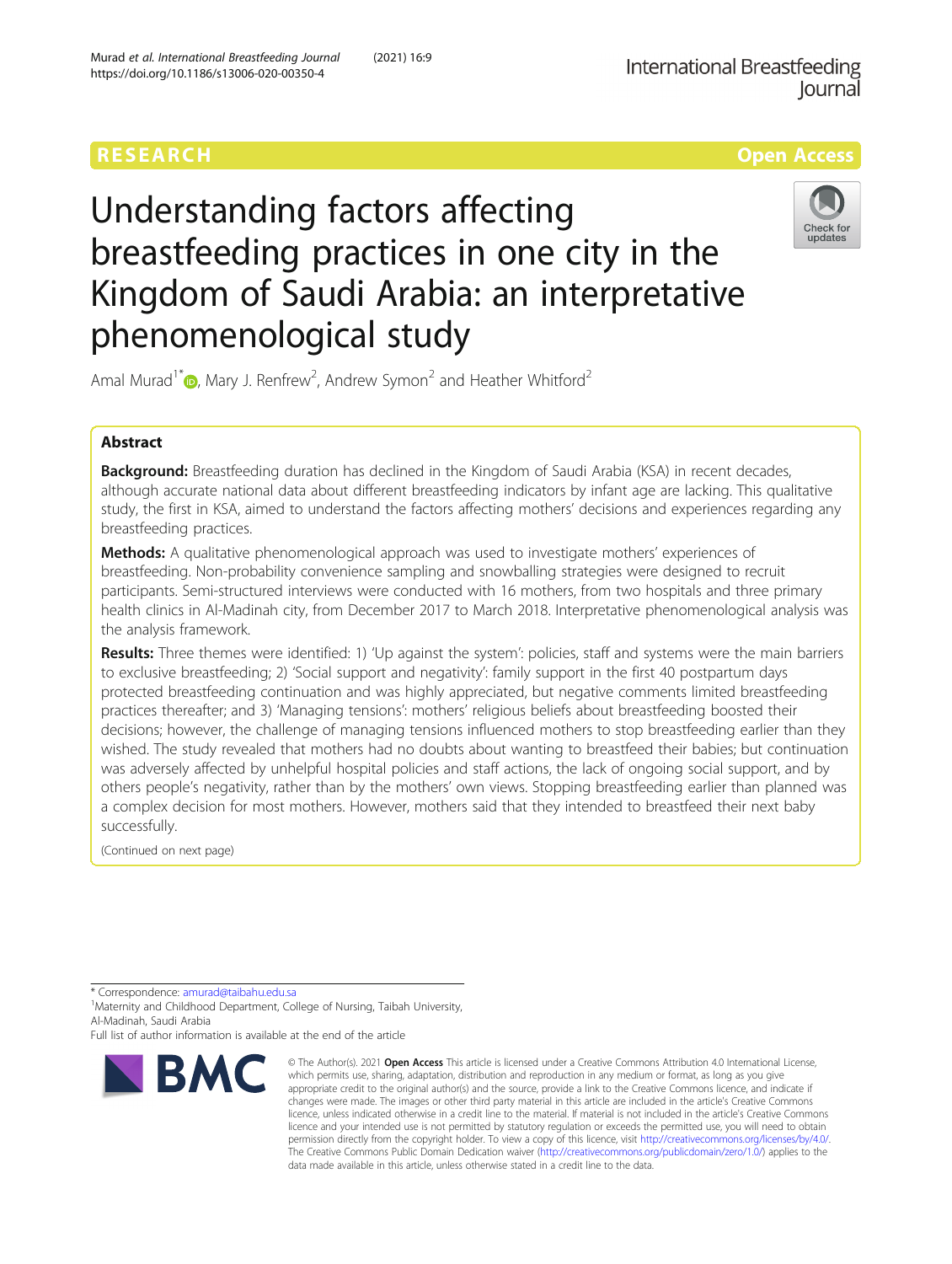#### (Continued from previous page)

**Conclusions:** Healthcare professionals (maternity staff, paediatricians and pharmacists) need education and training to support exclusive breastfeeding effectively. Increasing the number of hospitals with Baby Friendly Hospital Initiative accreditation, which includes staff practice changes, is needed to protect and support exclusive breastfeeding. Ongoing professional and peer support, and improving conditions at workplaces and universities, are needed to help mothers to continue breastfeeding successfully. Effective, coordinated national policies can support mothers' decisions in relation to breastfeeding. Such changes will reduce the tensions experienced by women and help them to achieve their breastfeeding goals and to breastfeed for longer.

Keywords: Breastfeeding, Support, Mothers, Decision, Kingdom of Saudi Arabia, Phenomenology, Lived experiences

## Background

The Kingdom of Saudi Arabia (KSA) has witnessed noticeable declines in breastfeeding over the last few decades. Thirty years ago, a national survey conducted in most Saudi regions found that the rate of any breastfeeding at 2 years of age was 62% [\[1](#page-7-0)]. However, the most recent national survey, conducted in 2004–2005, found that the rate of any breastfeeding at 12 months was only 1.8% [\[2](#page-7-0)]. The rate of exclusive breastfeeding by age has not been reported; and available data on other breastfeeding practices uses differing definitions making comparisons and trends difficult to ascertain [[3\]](#page-7-0). There is also a lack of planning to support effective evidencebased actions [\[3,](#page-7-0) [4](#page-7-0)], and in KSA only 26 hospitals out of 415 (6.2%) were designated or reassessed as a Baby Friendly Hospital Initiative (BFHI) between 2010 and 2015 [[4\]](#page-7-0). All cross-sectional surveys/questionnaires conducted to date have concluded that the current practice of breastfeeding is far from compliant with the WHO recommendations [\[2](#page-7-0), [3](#page-7-0)]. Moreover, the mother's perception of having insufficient breast milk has been the most commonly reported reason for early breastfeeding cessation [[5,](#page-7-0) [6](#page-7-0)], indicating a lack of professional support. Other factors include lack of support for women who return to work or education while still breastfeeding [\[7](#page-7-0)] and maternal age, as younger mothers introduced prepared food earlier than older mothers, most from the third month  $[8]$  $[8]$ . However, all these reports  $[2, 3, 5-8]$  $[2, 3, 5-8]$  $[2, 3, 5-8]$  $[2, 3, 5-8]$  $[2, 3, 5-8]$  $[2, 3, 5-8]$  $[2, 3, 5-8]$  $[2, 3, 5-8]$  $[2, 3, 5-8]$ are from surveys of variable quality and there have been no qualitative studies of the experiences of breastfeeding women in KSA.

Therefore, this study was planned to investigate and understand mothers' lived experiences with breastfeeding, and to explore the factors influencing their decisions.

### Methods

## Research site and sampling

This study, using interpretative phenomenological analysis [[9\]](#page-7-0), was carried out in two government hospitals and three primary healthcare centres located in different regions of Al-Madinah city in KSA. This allowed

## recruitment of mothers with a diverse range of sociodemographic characteristics and breastfeeding experiences.

Non-probability convenience sampling and snowballing strategies were used to recruit participants. Mothers who had a baby under 2 years old, had breastfed their baby (regardless of the frequency and the duration), and who understood and spoke Arabic were eligible, while mothers who had babies older than 2 years or did not speak or understand Arabic were excluded.

## Recruitment and interviews

All recruitment and interviews were conducted in Arabic by Amal Murad (AM). Posters providing basic study information and a contact phone number were displayed and flyers distributed in the five healthcare settings, on WhatsApp, and sent to friends and colleagues.

When potential participants made contact, they were sent a participant information sheet. A place and time for the interview was held in a quiet room: either in the healthcare facility, nursing college or a community centre. Consent was sought at the start of the interview.

A pilot study with two mothers was carried out before the main data collection to develop and test the questionnaire but these data were not included in the analysis. Sixteen women participated in the main study, with interviews conducted within a three-month period. Open questions, with follow up probes, were derived from previous studies and asked about mothers' lived experiences concerning breastfeeding.

Interviews were audio-recorded and transcribed afterwards to capture the mothers' words, expressed feelings, and spoken dialect. The researcher, who speaks English fluently, translated all the transcripts from Arabic into English, ensuring that the original Arabic meaning was conserved in order to maintain the mother's 'lived experiences' [\[9](#page-7-0)].

To ensure the cross-cultural research translation process had captured "conceptual equivalence" [[10\]](#page-7-0), and maintained rigour  $[11]$ , three English transcripts were independently back translated into Arabic by an expert academic whose first language was Arabic. Any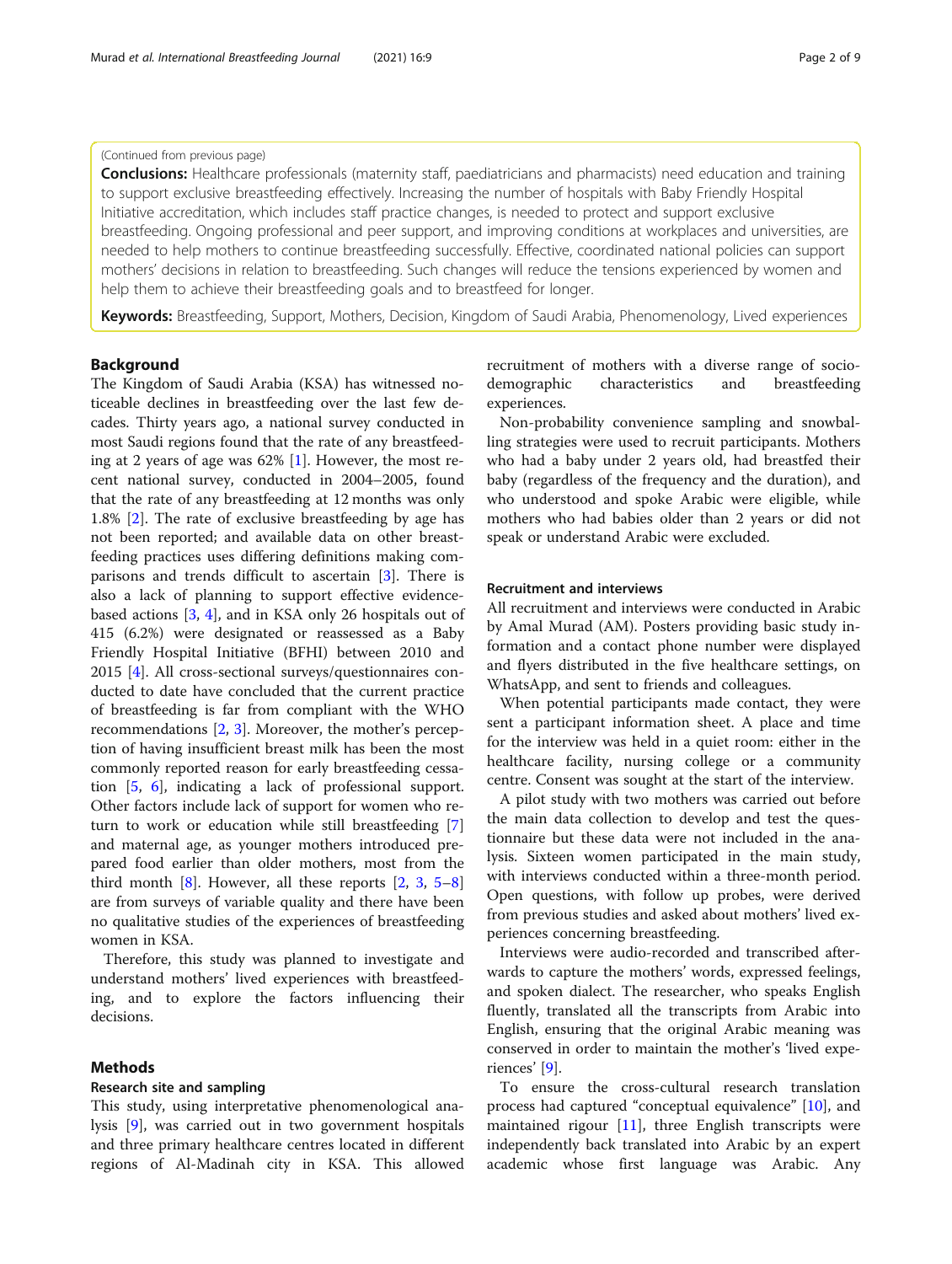differences or disagreements over translation were identified and discussed to achieve the most accurate culturally equivalent meaning [\[12\]](#page-7-0). The final equivalent English transcripts were exported into the software NVIVO 11 for managing the data analysis process.

## Process of interpretative phenomenological analysis

Interpretative phenomenological analysis allows in-depth and detailed investigation into the participants' experience [[9\]](#page-7-0). It also is a participant-centred approach [\[13](#page-7-0)], with the meaning of the participant's lived experience being understood by the researcher through an interpretative process [\[9\]](#page-7-0). The key quality control strategy is reflexivity. Thus the researcher's characteristics, such as gender, language, being a mother, health professional and living in the same city as the participants, were considered by AM when conducting and analysing the interviews.

Analysis involved extensive reading and re-reading, and exploration of different descriptive, linguistic and conceptual comments [[9](#page-7-0)]. Similarities, connections and relationships were identified and sub-themes created. The final step was to look for similarities and patterns across the entire group of sub-themes to form main themes.

The robustness and validation of the analysis process were assured by reflexivity, confirmation by co-authors (Andrew Symon and Heather Whitford), and discussions on the process and development of themes continued throughout the analysis with all co-authors. There were major agreements and similarities regarding the developed themes; with most discussion about refining the names of the themes.

## Results

## Socio-demographic characteristics

Similar to the overall educational level of women in Saudi [\[14](#page-7-0)], the majority of the participants were educated to degree level (Table 1). The majority of participants were either working or studying, and infants' ages ranged from 2 months to 2 years at time of interview.

Three main themes emerged: 1) 'Up against the system'; 2) 'Social support and negativity'; and 3) 'Managing tensions' (Table [2\)](#page-3-0). Each main theme consisted of subthemes and each sub-theme consisted of a breastfeeding facilitator and several barriers to breastfeeding. All these themes were developed from the participants' reports during the analysis process. Pseudonyms are used throughout.

### Up against the system

This theme was the principal reported factor that affected mothers' decisions, particularly about exclusive breastfeeding. Healthcare professionals were reported as

|                            | <b>Numbers</b> |
|----------------------------|----------------|
| Age (years)                |                |
| $20 - 24$                  | $\overline{2}$ |
| $25 - 29$                  | 6              |
| $30 - 34$                  | 5              |
| $35 - 39$                  | $\overline{2}$ |
| $40 - 44$                  | 1              |
| <b>Educational level</b>   |                |
| Secondary school           | 6              |
| Degree                     | 7              |
| Postgraduate               | 3              |
| <b>Employment status</b>   |                |
| Housewife                  | 7              |
| Student                    | 3              |
| Employed                   | 6              |
| Age of last child (months) |                |
| Under 6                    | $\overline{4}$ |
| $6 - 12$                   | 5              |
| Over 12                    | 7              |

consistently advising mothers to breastfeed. However, unhelpful staff, discouraging policies and working/studying environments that inhibited breastfeeding meant that mothers felt they were 'up against the system' when trying to breastfeed exclusively.

Mothers reported that breastfeeding information in healthcare settings was a vital facilitator, and that receiving specific advice and support was their principal source of encouragement.

Dalia: I had breastfeeding leaflets from the hospital for my first baby till the last one from the clinics and wards. I read . . . read all breastfeeding papers . . . handouts . . . mm . . . they gave me [information] each time I give birth, that's why I know it's [breastfeeding] important.

Participants reported being advised directly by staff to breastfeed during pregnancy, and/or once they gave birth, and/or before leaving hospital. This also gave them encouragement to breastfeed when the staff put the babies on their mothers' chests or handed them to the mothers:

Besma: She [a nurse] talked to me after delivery. She advised me to let my baby suck my breast very well to get used to sucking my breast from early days.

However, the majority reported that policy, staff and systems were crucial barriers to continuing to breastfeed.

Numbers

Table 1 Socio-demographic characteristics of participants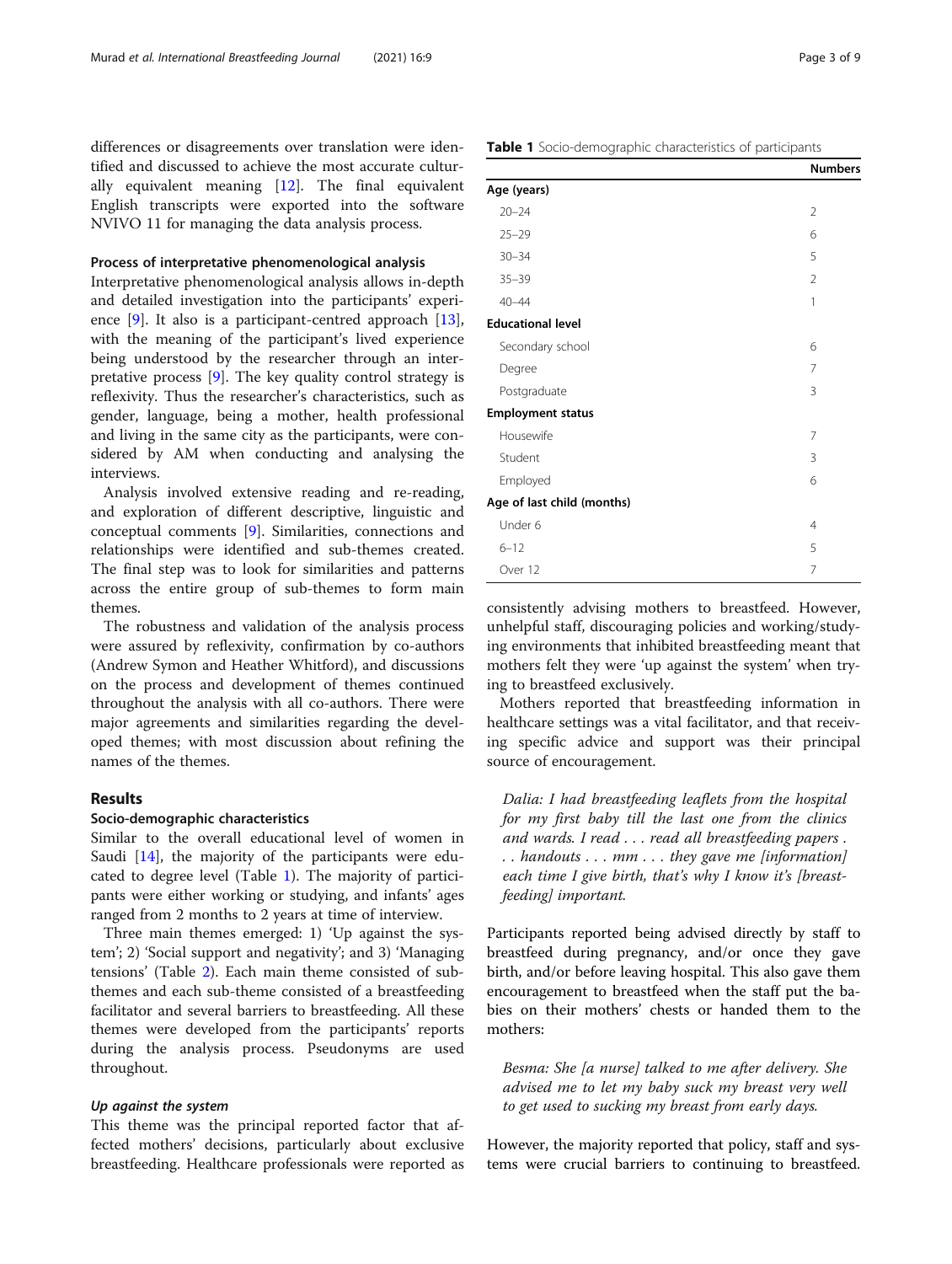<span id="page-3-0"></span>Table 2 The main themes and sub-themes

| <b>Main Themes</b>            | Sub-themes                              |                                                                                              |  |
|-------------------------------|-----------------------------------------|----------------------------------------------------------------------------------------------|--|
|                               | <b>Facilitators</b>                     | <b>Barriers</b>                                                                              |  |
| Up against the system         | Breastfeeding information and advice    | Do it yourself<br>Breastfeeding discouragement<br>Unhelpful advice<br>Unfriendly environment |  |
| Social support and negativity | Breastfeeding encouragement and support | Negative comments<br>Conflicting advice<br>Poor understanding of<br>breastfeeding needs      |  |
| <b>Managing tension</b>       | <b>Belief</b>                           | Multiple roles<br>Concerns and worries                                                       |  |

Participants felt they were left to 'do it yourself' once they had started. Most mothers reported that they had been left unaided when breastfeeding, without any effective support:

Ola: the first time for breastfeeding was on the second day after birth [because the staff kept her baby in the nursery due to the hospital policy]. I went there again [nursery] and held my baby and put her on my breast, but I had no previous experience with natural feeding . . . I was left alone with my baby in a corner . . .

"Natural feeding" is an Arabic phrase that was reported by mothers and it means breastfeeding in English. Mothers also commonly reported being discouraged from breastfeeding, for example because of their health status – such as having had a caesarean section (CS):

Gala: I requested my baby but they refused and told me "you are tired and exhausted, it's contraindicated". I also asked them to bring my baby to be with me in the same room because I wanted to look at him to stimulate my breast for milk production, they also refused that. I also asked them to bring my baby when he wanted a feed because I wanted to feed him from my breast, but they said "you cannot breastfeed him because you are under analgesia and anaesthesia drugs".

Unhelpful advice was reported by the majority of mothers if, after a few weeks or months, they sought guidance from paediatricians or pharmacists. These professionals encouraged and/or instructed the mothers to combine breastfeeding with infant formula.

Fulla: I told the paediatrician that "my baby is not sucking my breast very well . . . he told me "your baby is very hungry he's crying because he's hungry". He told me to feed him artificial food if he didn't take or refused my breasts.

Most of the mothers who were studying or who had returned to work reported an unfriendly environment. They reported the inconvenience of trying to combine breastfeeding with full-time working or studying and that there were no breastfeeding facilities. For example, when Isra explained that she needed to leave work early to continue breastfeeding, staff refused her request.

These mothers reported that they suffered from moderate to severe breast engorgement. However, they managed to persevere with breastfeeding.

Students reported that the university environment was unsupportive and unfriendly towards breastfeeding mothers and that they had to attend all lectures and do the same exams and amount of homework as students without children. Mothers at university or at work reported that they used bottles for expressed breast milk and/or sometimes combined breastfeeding with formula.

Kady: He was three months old when I returned to college . . . at the beginning I faced issues because my breast was engorged and became like a rock because I'm not feeding my baby for hours and I didn't know where to breast pump at the university  $\ldots$ and as I told you, I was patient until I finished my lectures, then I went back home.

## Social support and negativity

Support was the main facilitator that enabled mothers to continue breastfeeding their babies after hospital discharge, but people's negative comments limited women's ability to continue breastfeeding.

The mothers described the comprehensive and different types of support - practical, psychological, financial and nutritional - that they received from a variety of close people, particularly the baby's maternal grandmother, during the first 40 days. All of the mothers reported that this Arabic cultural care norm was known either as "the 40 days" or "Nufas/Al-Nufas days" (Nufas means postpartum). Overwhelmingly, mothers reported being highly appreciative of postpartum support.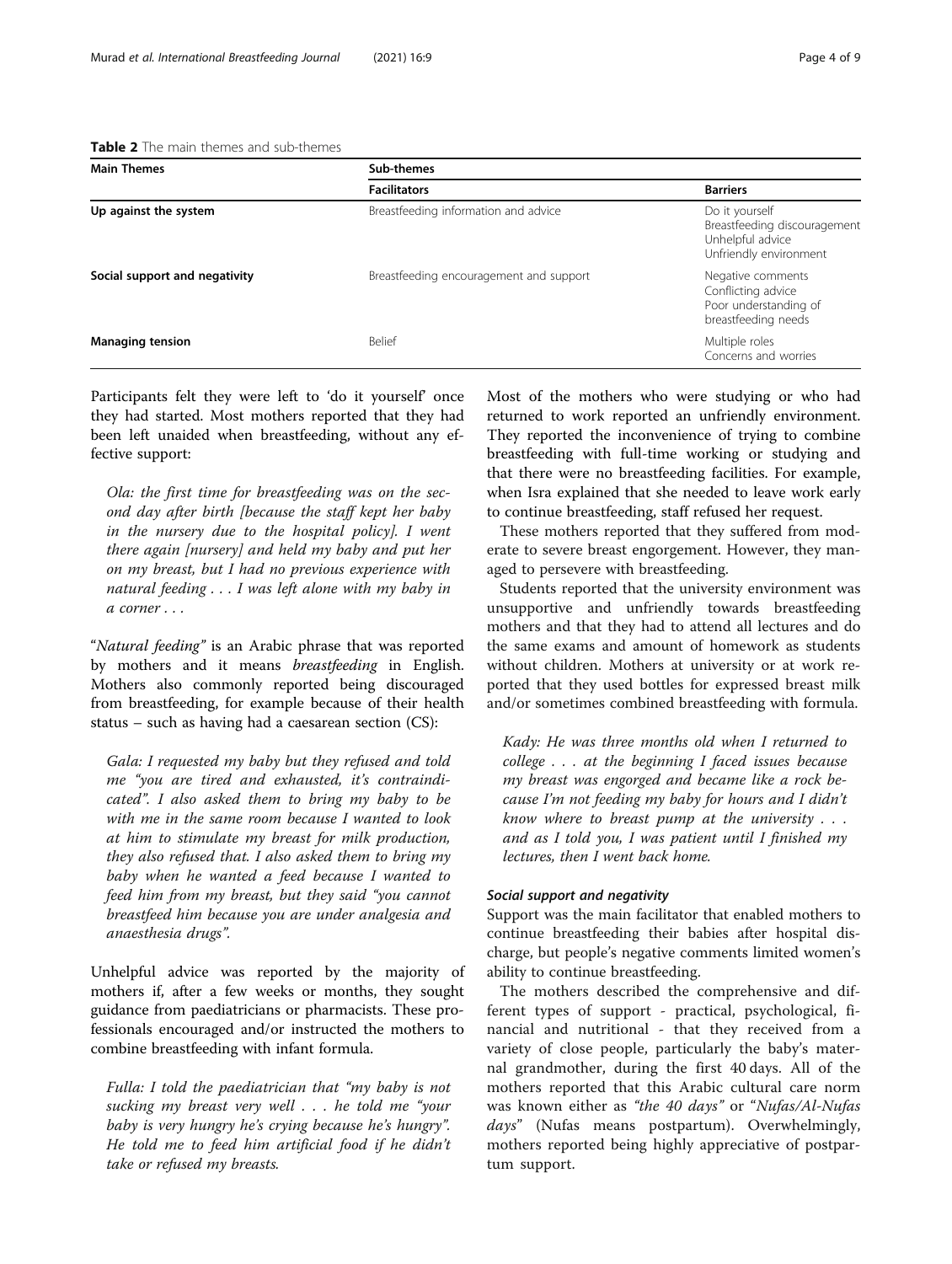The principal encouragement from family members during this time was to feed colostrum, to continue breastfeeding, as well as being helped with breastfeeding positioning and being provided with different types of breastfeeding support.

Ola: At mum's house, my sisters were there and taught me the steps of breastfeeding . . . the holding, cuddling and positioning . . .

Husbands were also reported as having a crucial role to play:

Nuha: My husband encouraged me to breastfeed my baby everywhere —at land, air and sea. He told me not to be embarrassed in public places and if I felt embarrassed, he would stand in front of me if I wanted. He asked me to continue breastfeeding [not in a hurry] several times.

Nonetheless, negativity was a critical barrier to breastfeeding; negative comments and criticism of both mothers and babies were reported. The most common unsolicited Arabic word from other women was "Yaharam". There is no direct English equivalent but, essentially, it means "oh, poor baby" or "oh, how sad" or "oh, insufficient milk". Mothers declared this the most disliked word:

Kady: "Oh, Ya-haram, you have insufficient milk, or your baby needs more milk and you don't have enough. Oh, your baby is still hungry."

Meha: my grandmothers and his grandmothers kept repeating this phrase: "You have no milk, your breast has no milk, give him a bottle." All people around me were repeating this expression: "Ya-haram you have no breast milk."

Other distressing comments referred to mothers' breast becoming saggy, or their body size and shape being imperfect. These comments influenced the mothers' feelings since they reported that they were being scrutinised both visually and verbally when nurturing their babies in front of relatives and friends.

Conflicting advice was also commonly reported when the mothers faced breastfeeding challenges, such as family members not understanding why breastfeeding was challenging.

Fulla: Mum told me: "Why are you doing that? [following the steps of breast attachment as she learned from educators at hospital] Just pick up your baby and put him on your breast . . . you don't know how to breastfeed your baby!"

Poor understanding by others of breastfeeding needs arose, particularly when these changed. This often occurred after mothers returned to university or work, because they were working or studying full-time.

Fulla, like several mothers, stated that her husband initially supported her breastfeeding decisions, but then started arguing about adding artificial milk:

Fulla: "If it's as bad as what you are saying, they wouldn't sell it in pharmacies, they wouldn't use it in hospitals, they wouldn't sell it with medications that treat people and kids." So, after this argument I just give him [baby] a bottle of artificial milk.

#### Managing tension

Mothers believed in breastfeeding and they highlighted their willingness to achieve their breastfeeding goal with their next child, but the tension that resulted from multiple roles and concerns led them to stop breastfeeding earlier.

Belief in breastfeeding as the natural source of baby milk supported mothers' decisions. This often related to distinguishing "natural feeding" and "artificial feeding/ milk". "Natural feeding", "the feeding", "feeding them naturally", "feeding them natural milk" were reported by mothers and they all mean breastfeeding in English. "Artificial feeding" and "Artificial milk" mean formula; all were also reported by mothers.

Besma: I decided to breastfeed … (and) to continue breastfeeding because I want to feed my baby naturally. I feel and believe that natural feeding  $\ldots$ causes less suffering with the newborn baby.

Esmat: only the natural milk [breastfeeding] has full benefits for babies.

Emotional communication between mothers and babies during breastfeeding was the main reported self-belief that encouraged mothers to continue breastfeeding. Several added that they felt more kindness and tenderness when nursing their babies.

## Lena: I love feeding him naturally and I'm feeding him my love

Overwhelmingly, they believed in breastfeeding because it was recommended by Allah; this was the foremost reported reason for insisting on or persisting with breastfeeding. Several mothers cited the Quran in support of this.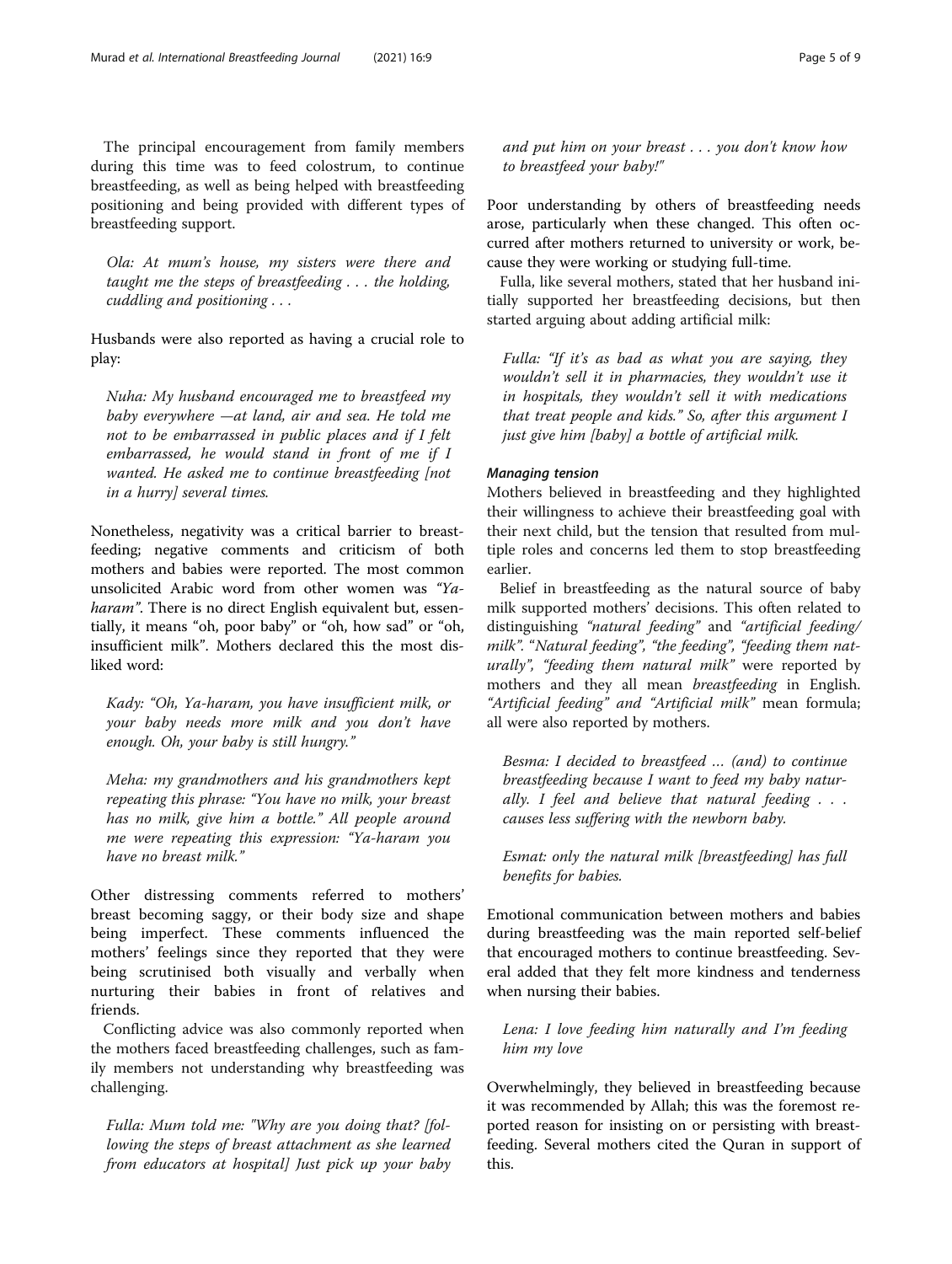Asma: Two years definitely, I'll breastfeed him for two years as Allah says in the Quran: "mothers, who gave birth, shall breastfeed their babies two complete years" . . . there is wholesomeness from this verse; it's the Quranic foresight.

The following mother clarified her belief in the Quranic instructions that extended to the responsibilities of the father to his wife during breastfeeding:

Nuha: There are other things (verses) and I was stressing the idea of nursing expenditure (laughter). For me as a nursing mother, I need to feel well, so presents and such stuff make me feel good and I took advantage of these religious recommendations (laughter).

However, most mothers faced challenges after a few months of juggling multiple roles, leading some to stop breastfeeding earlier than they had wished. This was particularly so for mothers who were working or studying, or who had health issues.

Ola: I gave her natural milk and artificial milk, both. I only used the artificial when I was busy. For example, when I had to go for follow-up appointments or when I was in a lecture and she was in nursery . . . and it's out of my hands [forced factors].

Concerns were commonly reported when mothers worried about their babies' crying, sleeping and preferring formula:

Nuha: So she [infant] started to love artificial milk before I returned to work and I felt that she accepted artificial milk more than my breast milk, so I knew that she liked to take milk from the bottle, not from my breasts.

Some mothers limited breastfeeding in public and sometimes covered their breast because they either believed or had been advised not to practise frequent and long breastfeeding in front of other women in order to avoid "the eye" or "evil eye". "The eye" and "evil eye" were concepts believed by several mothers in this study; it affected their breastfeeding practises in front of other women.

Fulla: a bad thing would happen to you as result of evil eyes . . . for example, I wanted to breastfeed my baby in front of other women but sometimes my relatives prevented me because they said "be careful of evil eyes!!"

Most mothers said that they breastfed in front of children and other women but only in front of close male relatives. However, they made specific arrangements for their personal beliefs when they breastfed in the presence of male non-relatives in public places by covering their breast with a light scarf or fabric, adjusting their seating, or trying to find a private women's section.

Esmat: I breastfeed everywhere and every time and just cover the upper side [pointed on her shoulder] in front of non-relative men

## **Discussion**

This qualitative research is the first study in KSA in which mothers' voices were listened to in regard to their breastfeeding experiences and decisions. Choosing interpretative phenomenological analysis facilitated richer and deeper data on factors affecting women's experiences. However, data from only 16 mothers cannot be widely generalised.

Our research identified three main themes affecting mothers' decisions and experiences regarding breastfeeding; 'up against the system', 'social support and negativity' and 'managing tensions'.

We found that breastfeeding information from healthcare professionals in KSA predominantly encouraged mothers to breastfeed. Similarly, a recent survey in KSA found that mothers who received breastfeeding information during their pregnancy were significantly more likely to initiate breastfeeding early  $(\leq 1 h)$  [[15\]](#page-7-0).

However, policies, staff and systems were the main barriers to the initiation of and to exclusive breastfeeding. Similarly, surveys in both Jordan [\[16](#page-7-0)] and Lebanon [[17\]](#page-7-0) have identified that hospital policies and staff actions were barriers to breastfeeding initiation. These barriers also affected breastfeeding continuation during the first month in Lebanon [\[18](#page-7-0)].

Mothers reported unhelpful advice about breastfeeding and being encouraged to formula feed. This echoes a US study by Taveras et al [[19\]](#page-7-0) which found that mothers were more likely to stop EBF by the fourth month, when paediatricians recommended that they added formula feeding. There is evidence that staff in healthcare settings need evidence-based education and training to effectively support women to breastfeed [[20,](#page-7-0) [21\]](#page-7-0). The Baby Friendly Hospital Initiative (BFHI) has been shown to improve professionals' breastfeeding knowledge and attitudes [[22\]](#page-7-0); and had a successful impact on breastfeeding initiation, duration and exclusivity [[23](#page-7-0)].

We found that unfriendly environments at work and in universities were also critical breastfeeding barriers. Other cross-sectional studies in the Middle East have found that working mothers were more likely to stop breastfeeding before 6 months: in the KSA [\[24](#page-7-0)], Kuwait [\[25\]](#page-7-0), Oman [[26](#page-7-0)] and Lebanon [\[27](#page-7-0)]. The absence of specific measures to protect breastfeeding in the workplace has been noted to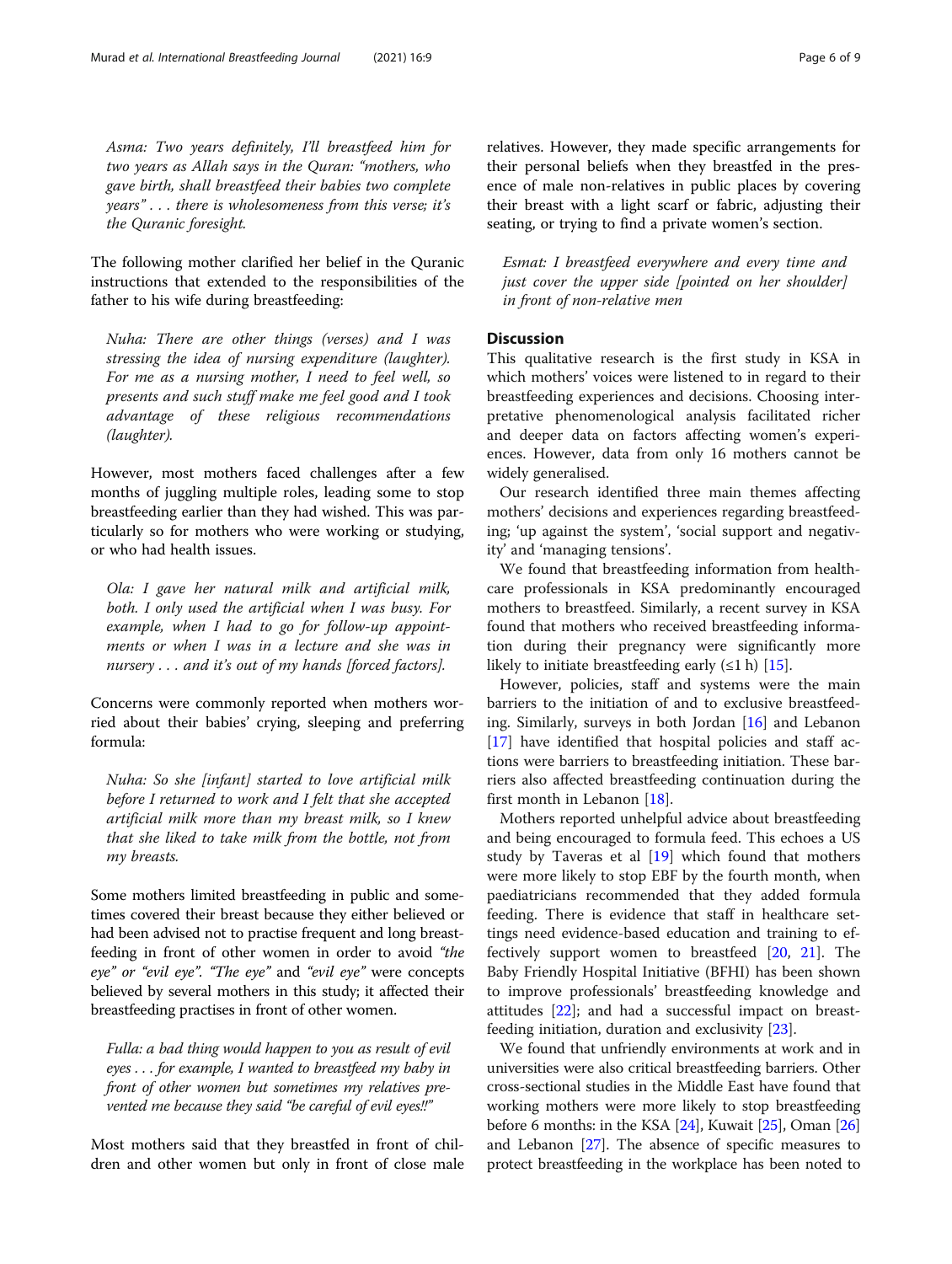lower breastfeeding duration in both the Middle East [[28](#page-7-0)] and the USA [[29\]](#page-7-0). Implementing adequate protective breastfeeding policies in workplaces, such as paid maternity leave and a breastfeeding space have been found to improve breastfeeding outcomes [\[20](#page-7-0), [21](#page-7-0)].

We found that social and familial support, particularly in the first 40 days postpartum, was a very important facilitator in terms of continuing breastfeeding. Similar findings have been reported in Iraqi women in Australia [[30\]](#page-7-0) and Lebanon [\[31](#page-7-0)]. Quantitative studies in Iraq [[32](#page-7-0)] and Kuwait [[33](#page-7-0)] found that grandmothers assist breastfeeding by encouraging colostrum feeding, breastfeeding on demand, and by helping with childcare. However, our study revealed that several mothers were receiving conflicting advice such as discouraging formula but encouraging herbal drinks. Emirati grandmothers, while supporting breastfeeding and discouraging artificial feeding, have also been reported to encourage adding traditional fluids during the first 6 months [\[34](#page-7-0)].

We found that negative comments notably limited breastfeeding. Although the literature does not clearly explore people's comments about mothers' breasts from Middle-Eastern countries, studies in Australia [\[35\]](#page-7-0) and in the UK [\[36](#page-7-0)] have acknowledged that judging a woman's body can discourage mothers from continuing to breastfeed in public. Though the UK and Australia are different societies, it can be argued that worldwide, women's breastfeeding practices are commonly affected by others' comments.

A strong belief in the importance of breastfeeding was an empowering factor, a finding which has also been noted in Beirut [\[31](#page-7-0)], Syria and Jordan [\[37\]](#page-7-0) and in a multi-ethnic study in the UK [[38\]](#page-8-0). Our findings revealed that some of this empowerment derived from religious counsel. Islamic perspectives on breastfeeding have also been reported to motivate non-Arabic Muslim mothers and to encourage positive attitudes to breastfeeding in Malaysia [\[39](#page-8-0)], the USA [\[40](#page-8-0)], Bosnia [[41](#page-8-0)], Australia [[42](#page-8-0)] and the UK [\[43](#page-8-0)].

Mothers who were juggling multiple roles and who had other concerns about their infant's feeding were more likely to stop EBF before 6 months and to stop breastfeeding earlier than planned. This echoed the findings of Nabulsi's [\[31](#page-7-0)] Lebanese study which found that sleep deprivation, exhaustion, maternal employment and fear of having 'bad milk' due to stress were commonly identified reasons for stopping after a few months.

Our study's novel findings include concerns that 'the eye' or 'evil eye' disturbed mothers and interrupted breastfeeding. The evil eye concept has been reported in Turkey [\[44\]](#page-8-0), in relation to the belief that breast milk may become unclean and infected, and in KSA in relation to illness  $[45, 46]$  $[45, 46]$  $[45, 46]$  $[45, 46]$ . Our study is the first in the region which has found that breastfeeding was interrupted

because of maternal worries regarding breastfeeding in front of other women because of 'the eye' or 'evil eye'.

### Strengths and limitations

The quality of this research was achieved by the coherence of the philosophical methodology, data transparency by presenting the participants' extracts, and thoroughness of analysis. The sample was small and the participants in this study did not represent a wide range of socio-demographic characteristics so the data cannot be widely generalised. However, as the first qualitative study of breastfeeding experiences conducted in KSA, the findings present consistent views suggesting that their experiences were widely shared and provide a foundation for future studies.

## Conclusions and recommendations

This study found that in spite of the commitment of mothers and cultural support from families, breastfeeding in KSA is challenging. Declining rates could be attributed to inaccurate and unhelpful advice from healthcare professionals and a lack of workplace policies. Furthermore, working and studying mothers did not have the practical support in the workplace and universities to continue to breastfeed. To reverse this decline, evidence-based education and training for healthcare professionals are needed for successful EBF. Improving workplace and university conditions and policies are also needed to improve breastfeeding duration and protect women's breastfeeding rights.

Having evidence-based, formal, consistent and helpful breastfeeding support can also increase the EBF rate and duration. More effective collaboration between national systems for breastfeeding support is needed to resolve challenges in education and workplaces. The collaboration can be achieved by recognising the importance of implementing BFHI. The valuable cultural tradition of family support for 40 days should be promoted professionally. Enhancing mothers' ability to manage tensions will help them to achieve their breastfeeding goals. Thus, programmes such as the BFHI could improve institutional practices, community support and breastfeeding outcome [\[47](#page-8-0)]. There is also an urgent need for utilising routine breastfeeding data effectively, including improving breastfeeding indicators to produce reliable data [[48\]](#page-8-0). Future research is needed, to include both in-depth and representative studies.

#### Abbreviations

BFHI: Baby Friendly Hospital Initiative; EBF: Exclusive breastfeeding; IPA: Interpretative phenomenological analysis; KSA: Kingdom of Saudi Arabia; SNHS: School of Nursing and Health Sciences; UAE: United Arab Emirates

#### Acknowledgements

We are grateful to all the mothers who participated in this study.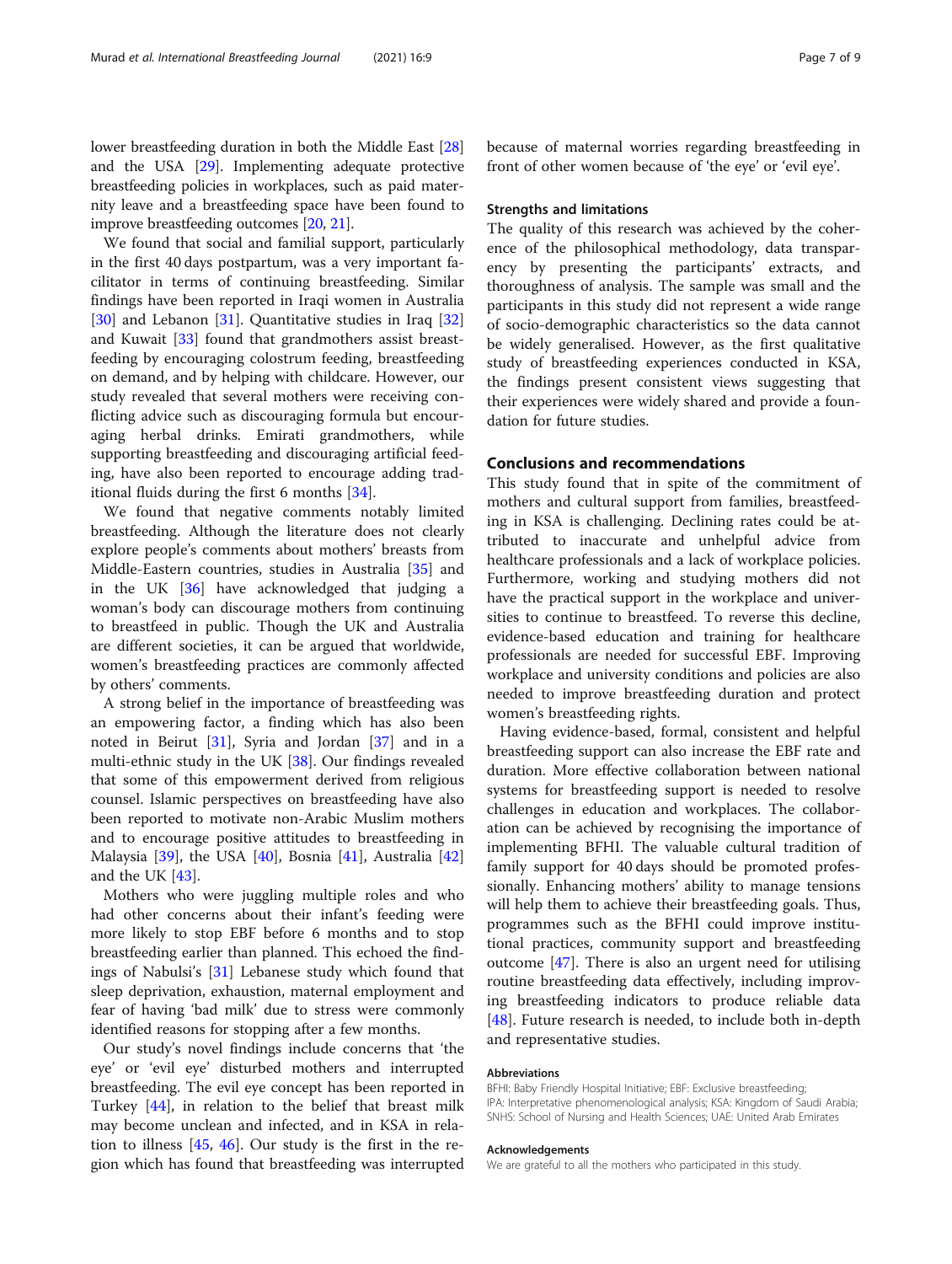#### <span id="page-7-0"></span>Authors' contributions

AM wrote the first version of this manuscript and all other authors critically reviewed and provided feedback on each subsequent version. All authors approved the final version of the article.

#### Funding

This research received no specific funding.

#### Availability of data and materials

The dataset (transcripts and consents) is available from the corresponding authors on reasonable request.

#### Ethics approval and consent to participate

The study was approved by the University of Dundee School Research Ethics Committee (Number UD/SNHS/2017021) and the local Institutional Review Board in KSA (MOH.SA/1438). A written consent to participate in the study was obtained from each participant before each interview.

#### Consent for publication

Consent for the use of the qualitative data in publication was obtained from all participants before each interview. Confidentiality was preserved and pseudonyms were given throughout.

#### Competing interests

The authors declare that they have no competing interests.

#### Author details

<sup>1</sup>Maternity and Childhood Department, College of Nursing, Taibah University, Al-Madinah, Saudi Arabia. <sup>2</sup>Mother and Infant Research Unit (MIRU), School of Health Sciences, University of Dundee, Dundee, Scotland, UK.

#### Received: 29 April 2020 Accepted: 9 December 2020 Published online: 06 January 2021

#### References

- 1. Sawaya WN, Tannous RI, Al-Othaimeen AI, Khalil JK. Breast-feeding practice in Saudi Arabia. Food Nutr Bull. 1987;9(2):1–3.
- 2. El Mouzan MI, Al Omar AA, Al Salloum AA, Al Herbish AS, Qurachi MM. Trends in infant nutrition in Saudi Arabia: compliance with WHO recommendations. Ann Saudi Med. 2009;29(1):20–3.
- 3. Al Juaid DAM, Binns CW, Giglia RC. Breastfeeding in Saudi Arabia: a review. Int Breastfeed J. 2014;9:1.
- 4. WBTi. The World Breastfeeding Trends initiative Saudi-Arabia. 2016. [https://](https://www.worldbreastfeedingtrends.org/uploads/country-data/country-report/WBTi-Saudi-Arabia) [www.worldbreastfeedingtrends.org/uploads/country-data/country-report/](https://www.worldbreastfeedingtrends.org/uploads/country-data/country-report/WBTi-Saudi-Arabia) [WBTi-Saudi-Arabia](https://www.worldbreastfeedingtrends.org/uploads/country-data/country-report/WBTi-Saudi-Arabia). Accessed 8 Jun 2020.
- 5. Al Jassir MS, El Bashir BM, Moizuddin SK, Abu Nayan AA. Infant feeding in Saudi Arabia: mothers' attitudes and practices. East Mediterr Health J. 2006;  $12(1-2):6-13$ .
- 6. Al-Madani M, Vydelingum V, Lawrence J. Saudi mothers' expected intentions and attitudes toward breast-feeding. Infant Child Adolesc Nutr. 2010;2(3):187–98.
- 7. Al-Binali AM. Breastfeeding knowledge, attitude and practice among school teachers in Abha female educational district, southwestern Saudi Arabia. Int Breastfeed J. 2012;7:10.
- 8. Amin T, Hablas H, Al Qader AA. Determinants of initiation and exclusivity of breastfeeding in Al Hassa, Saudi Arabia. Breastfeed Med. 2011;6(2):59–68.
- 9. Smith JA, Flowers P, Larkin M. Interpretative phenomenological analysis theory, method and research. Thousand Oaks: Sage Publications; 2009.
- 10. Al-Amer R, Ramjan L, Glew P, Darwish M, Salamonson Y. Language translation challenges with Arabic speakers participating in qualitative research studies. Int J Nurs Stud. 2016;54:150–7.
- 11. Al Mubarak AA. The challenges of translating idioms from Arabic into English: a closer look at Al imam AL Mahdi University – Sudan. Int J Comp Lit Transl Stud. 2017;5(1):53–64.
- 12. Al-Shawi MA, Tengku Mahadi TS. Challenging issues in translating conversational implicature from English into Arabic. Int J Comp Lit Transl Stud. 2017;5(2):65–76.
- 13. Pietkiewicz I, Smith JA. A practical guide to using interpretative phenomenological analysis in qualitative research psychology. Psychol J. 2014;20(1):7–14.
- 14. MOE. Graduated students according to academic [levels.departments.moe.](http://levels.departments.moe.gov.sa) [gov.sa.](http://levels.departments.moe.gov.sa) 2017. [https://departments.moe.gov.sa/Statistics/Educationstatistics/](https://departments.moe.gov.sa/Statistics/Educationstatistics/Docs/Table) [Docs/Table](https://departments.moe.gov.sa/Statistics/Educationstatistics/Docs/Table) 3-01\_38–39.html.
- 15. Ahmed AE, Salih OA. Determinants of the early initiation of breastfeeding in the Kingdom of Saudi Arabia. Int Breastfeed J. 2019;14:13.
- 16. Al Dasoqi K, Safadi R, Badran E, Basha AS, Jordan S, Ahmad M. Initiation and continuation of breastfeeding among Jordanian firsttime mothers: a prospective cohort study. Int J Women's Health. 2018;10:571–7.
- 17. Batal M, Boulghourjian C, Abdallah A, Afifi R. Breast-feeding and feeding practices of infants in a developing country: a national survey in Lebanon. Public Health Nutr. 2006;9(3):313–9.
- 18. Al-Sahab B, Tamim H, Mumtaz G, Khawaja M, Khogali M, Afifi R, et al. Predictors of breast-feeding in a developing country: results of a prospective cohort study. Public Health Nutr. 2008;11(12):1350–6.
- 19. Taveras EM, Li R, Grummer-Strawn L, Richardson M, Marshall R, Rego VH, et al. Opinions and practices of clinicians associated with continuation of exclusive breastfeeding. Pediatrics. 2004;113(4):e283–90.
- 20. UNICEF, World Health Organization. Global strategy for infant and young child feeding. Geneva: World Health Organization; 2003.
- 21. UNICEF. From the first hour of life: making the case for improved infant and young child feeding everywhere. New York: UNICEF; 2016.
- 22. Fallon VM, Harrold JA, Chisholm A. The impact of the UK baby friendly initiative on maternal and infant health outcomes: a mixed-methods systematic review. Mater Child Nutr. 2019;15(3):e12778.
- 23. Munn AC, Newman SD, Mueller M, Phillips SM, Taylor SN. The impact in the United States of the baby-friendly hospital initiative on early infant health and breastfeeding outcomes. Breastfeed Med. 2016;11(5):222–30.
- 24. Raheel H, Tharkar S. Why mothers are not exclusively breast feeding their babies till 6 months of age? Knowledge and practices data from two large cities of the Kingdom of Saudi Arabia. Sudan J Paediatr. 2018;1:28.
- 25. Al-Darweesh F, Al-Hendyani R, Al-Shatti K, Abdullah A, Taqi M, Abbas A, et al. Knowledge, intention, practice, and perceived barriers of breastfeeding among married working women in Kuwait. Int J Community Fam Med. 2016;1:108.
- 26. Al-Mamari T, Al-Ghafri M, Al-Wahaibi M, Ambusaidi S, Hassan HS. Breast feeding and bottle (formula) feeding habits among Omani babies. Madridge J Nurs. 2017;2(2):81–6.
- 27. Hamade H, Chaaya M, Saliba M, Chaaban R, Osman H. Determinants of exclusive breastfeeding in an urban population of primiparas in Lebanon: a cross-sectional study. BMC Public Health. 2013;13:702.
- 28. Gardner H, Green K, Gardner A. Infant feeding practices of Emirati women in the rapidly developing city of Abu Dhabi, United Arab Emirates. Int J Environ Res Public Health. 2015;12(9):10923–40.
- 29. Dagher RK, McGovern PM, Schold JD, Randall XJ. Determinants of breastfeeding initiation and cessation among employed mothers: a prospective cohort study. BMC Pregnancy Childbirth. 2016;16:194.
- 30. Di Ciano T, Rooney R, Wright B, Hay D, Robinson L. Postnatal social support group needs and explanatory models of Iraqi Arabic speaking women in the year following the birth of their baby in Perth, Western Australia. Adv Ment Health. 2010;9(2):162–76.
- 31. Nabulsi M. Why are breastfeeding rates low in Lebanon? A qualitative study. BMC Pediatr. 2011;11:75.
- 32. Abdul Ameer AJ, Al Hadi AHM, Abdulla MM. Knowledge, attitudes and practices of Iraqi mothers and family child-caring women regarding breastfeeding. East Mediterr Health J. 2008;14(5):1003–14.
- 33. Nassar MF, Abdel Kader AM, Al Refaee FA, Mohammad YA, Al Dhafiri S, Gabr S, et al. Breastfeeding practice in Kuwait: determinants of success and reasons for failure. East Mediterr Health J. 2014;20(07):409–15.
- 34. Radwan H, Sapsford R. Maternal perceptions and views about breastfeeding practices among Emirati mothers. Food Nutr Bull. 2016;37(1):73–84.
- 35. Meng X, Daly A, Pollard CM, Binns CW. Community attitudes toward breastfeeding in public places among Western Australia adults, 1995-2009. J Hum Lact. 2013;29(2):183–9.
- 36. Boyer K. "The way to break the taboo is to do the taboo thing" breastfeeding in public and citizen-activism in the UK. Health Place. 2011; 17(2):430–7.
- 37. Al-Akour N, Khassawneh M, Khader YS, Ababneh A, Haddad AM. Factors affecting intention to breastfeed among Syrian and Jordanian mothers: a comparative cross-sectional study. Int Breastfeed J. 2010;5:6.